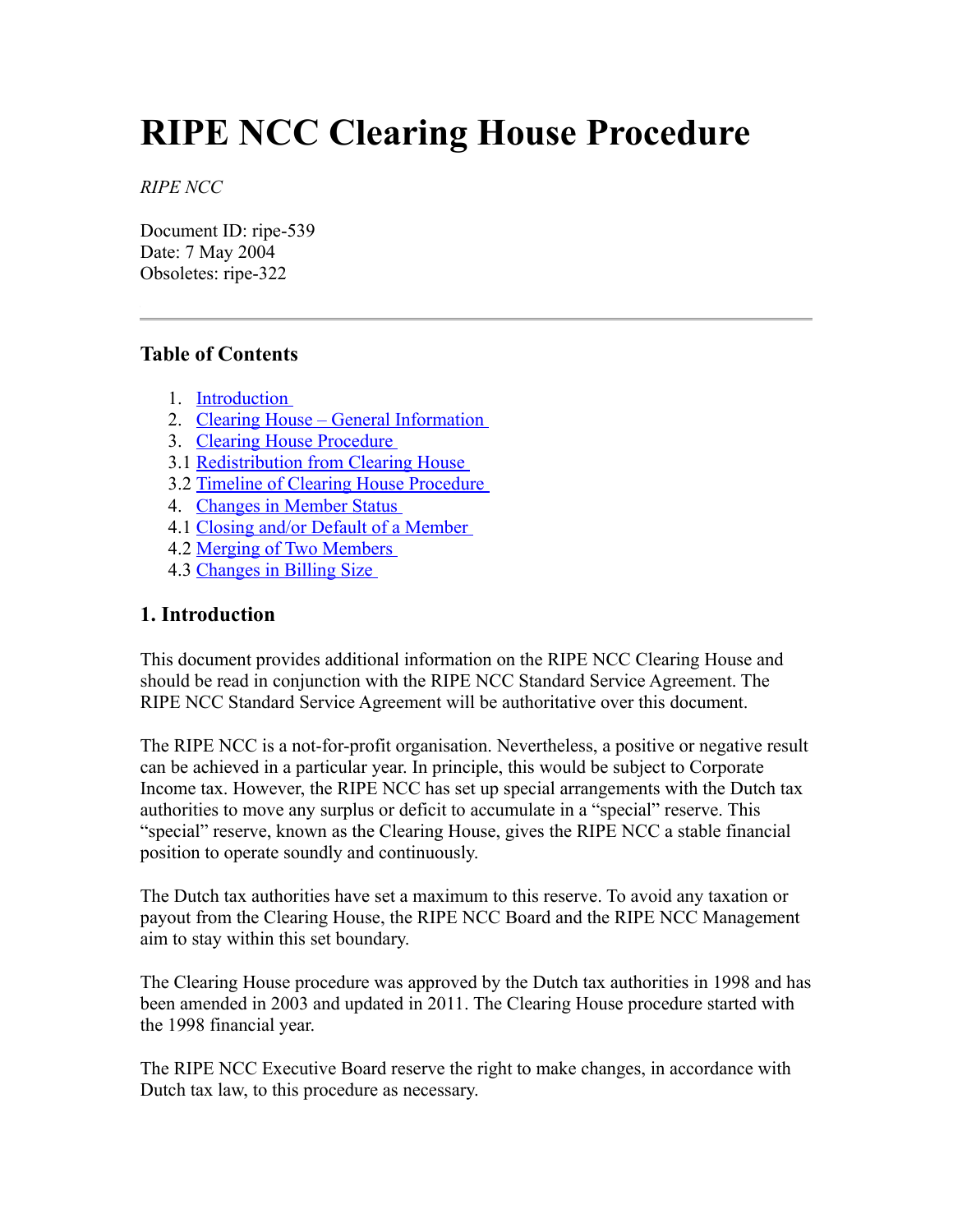# <span id="page-1-3"></span>**2. Clearing House – General Information**

The Clearing House procedure has been developed to comply with the Dutch tax ruling describing how to redistribute an excess amount to the RIPE NCC Members. A RIPE NCC Member is defined as a natural person or legal entity that receives services from the RIPE NCC and has been invoiced a service fee for the year at issue. The Clearing House may equal a maximum of three times the total amount of RIPE NCC service fees in the relevant financial year as stated in the audited financial report. This income excludes the sign-up fee and any other Service fees or payments made to the RIPE NCC that are not stipulated by the RIPE NCC Standard Service Agreement.

Only Members that have fulfilled their financial obligations towards the RIPE NCC in the relevant financial year can participate in the Clearing House procedure. If during the year the RIPE NCC Standard Service Agreement has been terminated by either party no participation in the Clearing House procedure will take place.

# <span id="page-1-2"></span>**3. Clearing House Procedure**

The surplus or deficit that results from the audited financial statements of the financial year will be transferred to the Clearing House. The accumulated amounts will be reserved in the Clearing House. In case this total amount exceeds a total of three times the income from the Members Service fees of the financial year at issue, the RIPE NCC will redistribute the excess amount from the Clearing House to the Members.

# <span id="page-1-1"></span>**3.1 Redistribution from the Clearing House**

The Member's share of the excess amount will be equal to the percentage of its fee contribution to the service fees paid to the RIPE NCC over the past 3 years, including the relevant financial year in which the Clearing House exceeded the maximum.

A Member's percent share of the total paid fees is calculated by dividing that Member's paid fee by the total of all other Members' paid fees for the past 3 years.

This excess amount will not actually be paid out but will be credited to the Member's account and will be deducted from the Service fee for the year after the Clearing House procedure has taken place. In case of termination of the RIPE NCC Standard Service Agreement the excess amount payable will not be redistributed.

#### <span id="page-1-0"></span>**3.2 Timeline of Clearing House Procedure**

The Clearing House procedure will take place within 90 days of receipt of the audited financial statements. The settlement for the excess amount will be done with the invoices for the year following the year in which the Clearing House procedure has taken place.